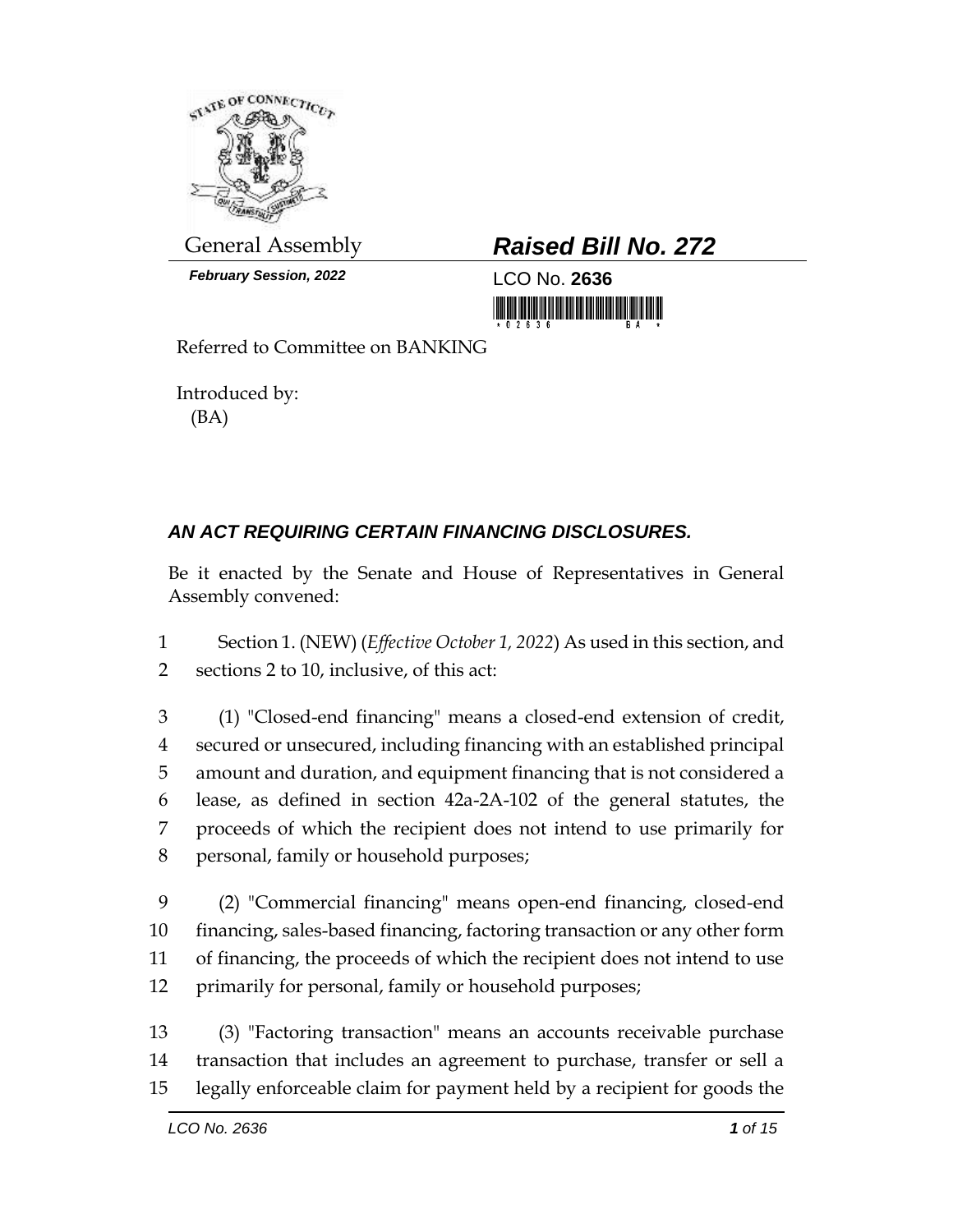recipient has supplied or services the recipient has rendered that have been ordered but for which payment has not yet been made;

 (4) "Finance charge" means the cost of financing as a dollar amount, including (A) any charge payable directly or indirectly by the recipient and imposed directly or indirectly by the provider as an incident to or a condition of the extension of financing, (B) all charges that would be included under the definition of "finance charge" in 12 CFR Part 1026.4, as amended from time to time, as if the transaction were subject to said section, and (C) any charges as determined by the Banking Commissioner;

 (5) "Financial institution" means any of the following: (A) A bank, trust company or industrial loan company doing business under the authority of, or in accordance with, a license, certificate or charter issued by the United States, this state or any other state, district, territory or commonwealth of the United States that is authorized to transact business in this state; (B) a federally chartered savings and loan association, federal savings bank or federal credit union that is authorized to transact business in this state; or (C) a savings and loan association, savings bank or credit union organized under the laws of this or any other state that is authorized to transact business in this state;

 (6) "Open-end financing" means an agreement for one or more extensions of open-end credit, secured or unsecured, the proceeds of which the recipient does not intend to use primarily for personal, family or household purposes, and includes credit extended by a provider under a plan in which: (A) The provider reasonably contemplates repeated transactions; (B) the provider may impose a finance charge from time to time on an outstanding unpaid balance; and (C) the amount of credit that may be extended to the recipient during the term of the plan up to any limit set by the provider is generally made available to the extent that any outstanding balance is repaid;

 (7) "Person" means an individual, corporation, partnership, limited liability company, joint venture, association, joint stock company, trust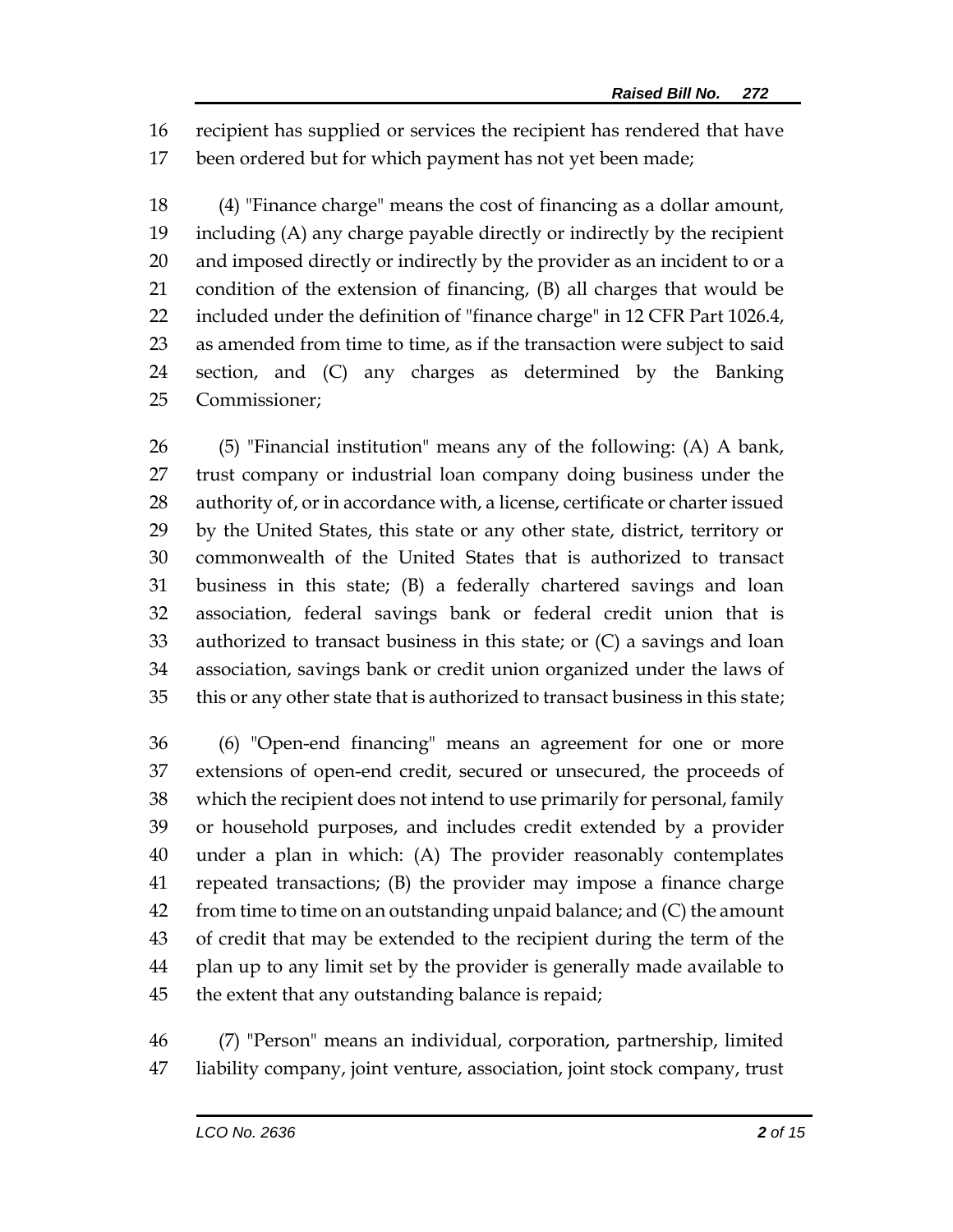or unincorporated organization, including, but not limited to, a sole proprietorship;

 (8) "Provider" means a person who extends a specific offer of commercial financing to a recipient and includes, unless otherwise exempt, a person who solicits and presents specific offers of commercial financing on behalf of a third party, but does not include any: (A) Financial institution; (B) person acting in such person's capacity as a technology services provider to an entity exempt under this section for use as part of the exempt entity's commercial financing program, provided such person has no interest, arrangement or agreement to purchase any interest in the commercial financing extended by the exempt entity in connection with such program; (C) lender regulated under the federal Farm Credit Act, 12 USC 2001 et seq.; (D) commercial 61 financing transaction secured by real property;  $(E)$  lease as defined in section 42a-2A-102 of the general statutes; (F) person or provider who makes no more than five commercial financing transactions in this state in a twelve-month period; or (G) individual commercial financing transaction in an amount over five hundred thousand dollars;

 (9) "Recipient" means a person, or the authorized representative of a person, who applies for commercial financing and is made a specific offer of commercial financing by a provider, but does not include a person who is acting as a broker;

 (10) "Sales-based financing" means a transaction that is repaid by the recipient to the provider over time as (A) a percentage of sales or revenue, in which the payment amount may increase or decrease according to the volume of sales made or revenue received by the recipient, or (B) according to a fixed payment mechanism that provides for a reconciliation process that adjusts the payment to an amount that is a percentage of sales or revenue; and

 (11) "Specific offer" means the specific terms of commercial financing, including price or amount, that is quoted to a recipient based on information obtained from or about the recipient, which, if accepted by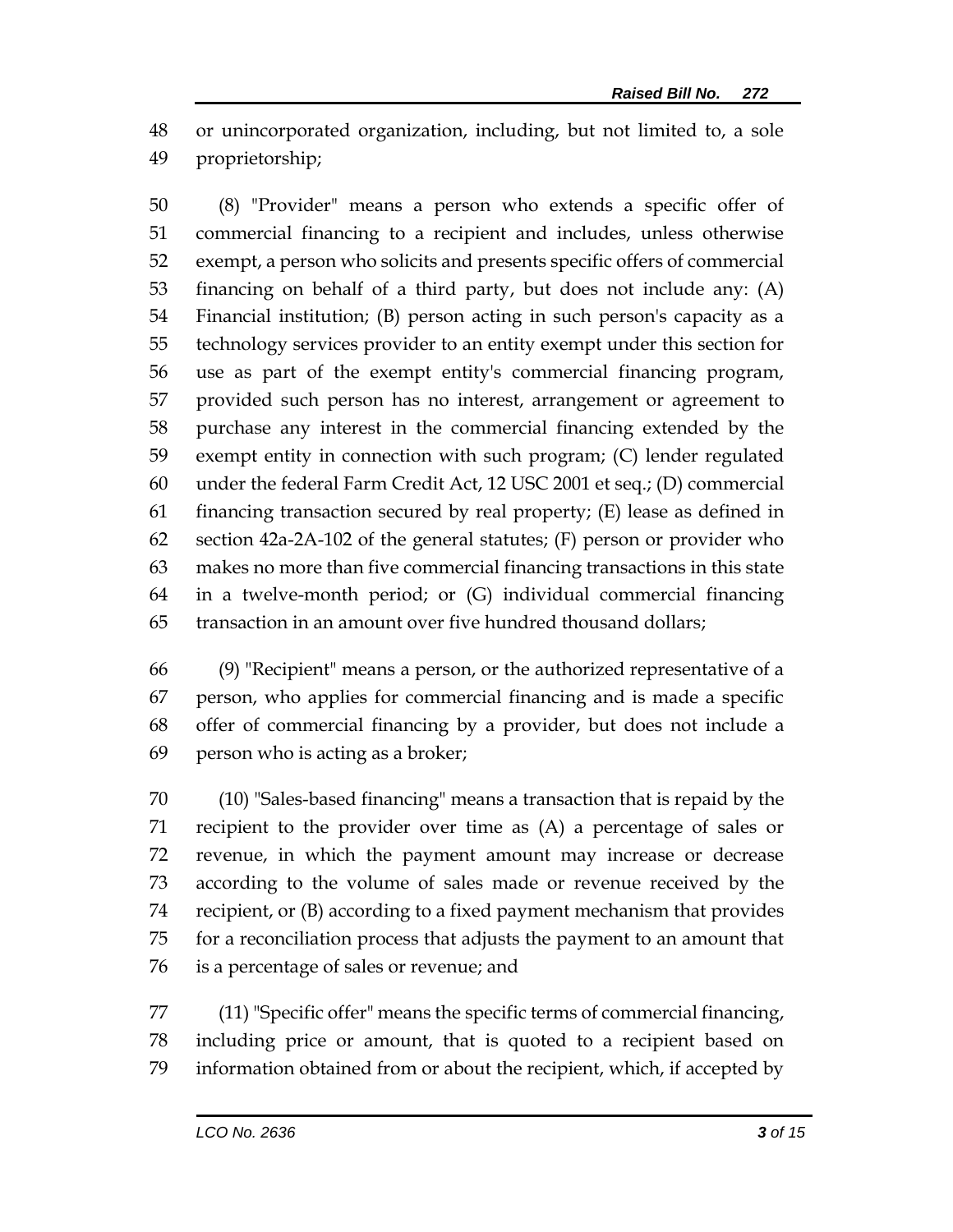a recipient, shall be binding on the provider, as applicable, subject to any specific requirements stated in such terms.

 Sec. 2. (NEW) (*Effective October 1, 2022*) For purposes of determining whether a financing is a commercial financing, the provider may rely on any statement of intended purposes by the recipient. The statement may be (1) a separate statement signed by the recipient; (2) contained in the financing application, financing agreement or other document signed or consented to by the recipient; or (3) provided orally by the recipient so long as it is documented in the recipient's application file by the provider. Electronic signatures and consents are valid for purposes of the foregoing sentence. The provider shall not be required to ascertain that the proceeds of a commercial financing are used in accordance with the recipient's statement of intended purposes.

 Sec. 3. (NEW) (*Effective October 1, 2022*) A provider shall provide to a recipient at the time of extending a specific offer for sales-based financing the following disclosures in a format prescribed by the Banking Commissioner:

 (1) The total amount of the commercial financing and the disbursement amount, if different from the financing amount, after any fees are deducted or withheld at disbursement;

(2) The finance charge;

 (3) The estimated annual percentage rate, using the words annual percentage rate or the abbreviation "APR", expressed as a yearly rate, inclusive of any fees and finance charges, and calculated in accordance with the federal Truth in Lending Act, Regulation Z, 12 CFR 1026.22, as amended from time to time, based on the estimated term of repayment and the projected periodic payment amounts. The estimated term of repayment and the projected periodic payment amounts shall be calculated based on the projection of the recipient's sales. The projected sales volume may be calculated using the historical method or the opt- in method as described in subparagraphs (A) and (B) of this subsection. The provider shall provide notice to the Banking Commissioner of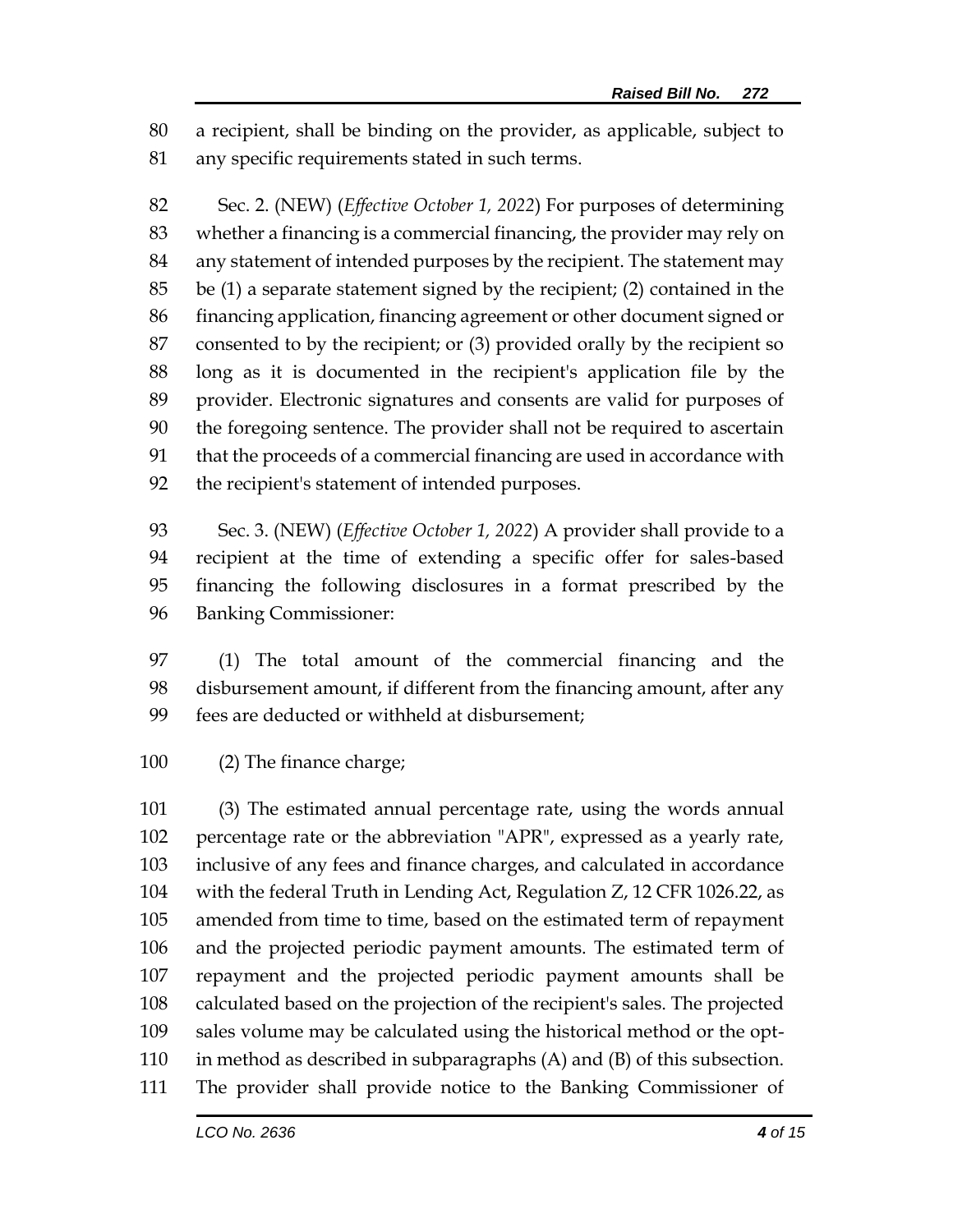which method the provider intends to use in all instances of sales-based financing offered in calculating estimated annual percentage rate pursuant to this section;

 (A) A provider using the historical method shall use an average historical volume of sales or revenue by which the financing's payment amounts are based and the estimated annual percentage rate is calculated. The provider shall fix the historical time period used to calculate the average historical volume and use such period for all disclosure purposes for all sales-based financing products offered. The fixed historical time period shall either be the preceding time period from the specific offer or, alternatively, the provider may use average sales for the same number of months with the highest sales volume within the past twelve months. The fixed historical time period shall be not less than one month and shall not exceed twelve months; and

 (B) A provider using the opt-in method shall determine the estimated annual percentage rate, the estimated term and the projected payments using a projected sales volume that the provider elects for each disclosure, provided such provider participates in a review process prescribed by the commissioner. A provider shall, not later than October 1, 2023, and annually thereafter, report data to the commissioner of estimated annual percentage rates disclosed to recipients and actual retrospective annual percentage rates of completed transactions. The report shall contain such information as the commissioner may prescribe as necessary or appropriate for the purpose of making a determination of whether the deviation between the estimated annual percentage rate and actual retrospective annual percentage rates of completed transactions was reasonable. The commissioner shall establish the method of reporting and may, upon a finding that the use of projected sales volume by the provider has resulted in an unacceptable deviation between estimated and actual annual percentage rate, require the provider to use the historical method. The commissioner may consider unusual and extraordinary circumstances impacting the provider's deviation between estimated and actual annual percentage rate in the determination of such finding;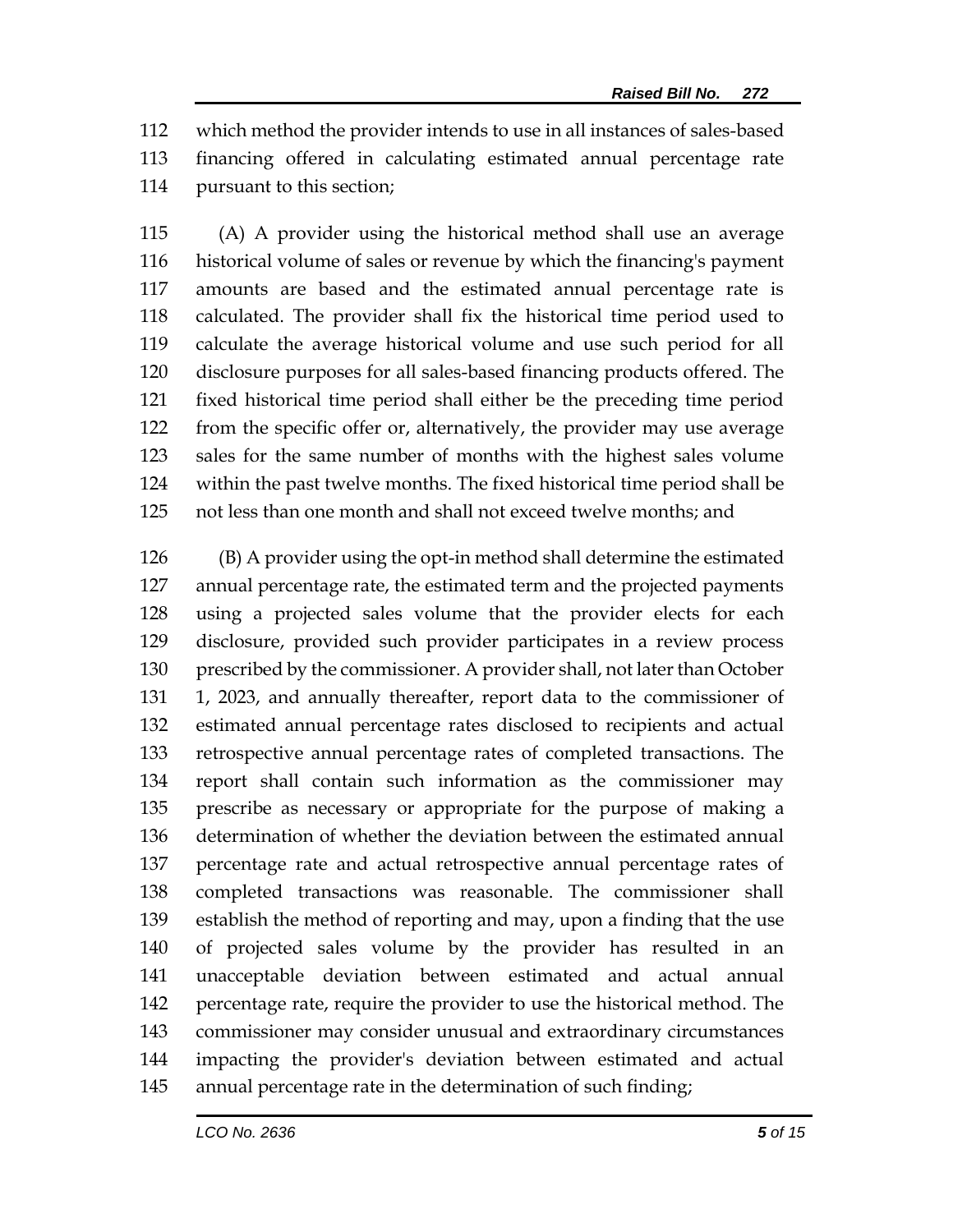(4) The total repayment amount, which is the disbursement amount plus the finance charge;

 (5) The estimated time period required for the periodic payments to equal the total amount required to be repaid based on the projected sales volume;

 (6) The payment amounts, based on the projected sales volume as follows: (A) For payment amounts that are fixed, the payment amounts and frequency, and, if the payment frequency is other than monthly, the amount of the average projected payments per month; or (B) for payment amounts that are variable, a payment schedule or a description of the method used to calculate the amounts and frequency of payments, and the amount of the average projected payments per month;

 (7) A description of all other potential fees and charges not included in the finance charge, including, but not limited to, draw fees, late 160 payment fees and returned payment fees;

 (8) If the recipient elects to pay off or refinance the commercial financing prior to full repayment, the provider shall disclose: (A) Whether the recipient will be required to pay any finance charges other than interest accrued since the recipient's last payment and, if so, the percentage of any unpaid portion of the finance charge and the maximum dollar amount the recipient may be required to pay; and (B) whether the recipient will be required to pay any additional fees not already included in the finance charge;

 (9) A description of collateral requirements or security interests, if any; and

 (10) If the commercial financing agreement includes a waiver of the recipient's right for a hearing concerning the attachment of the recipient's bank account, a clear and conspicuous disclosure that: (A) The recipient has a right to such a hearing if the provider pursues such attachment, and (B) such waiver may result in the attachment of the recipient's bank account without a hearing.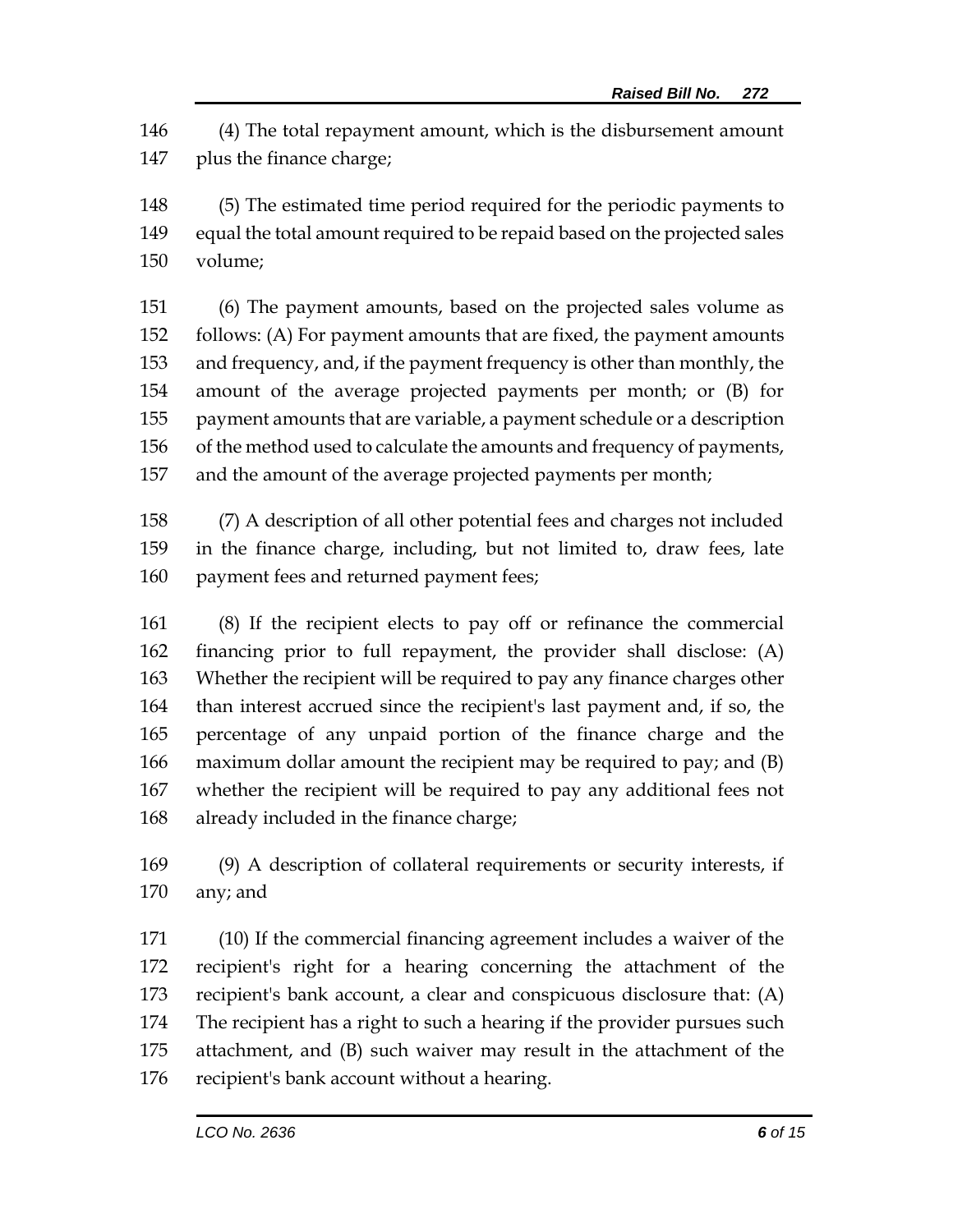Sec. 4. (NEW) (*Effective October 1, 2022*) A provider shall provide to a recipient at the time of extending a specific offer for closed-end financing the following disclosures in a format prescribed by the Banking Commissioner:

 (1) The total amount of the commercial financing and the disbursement amount, if different from the financing amount, after any fees are deducted or withheld at disbursement;

(2) The finance charge;

 (3) The annual percentage rate, using only the words "annual percentage rate" or the abbreviation "APR", expressed as a yearly rate, inclusive of any fees and finance charges that cannot be avoided by a recipient, and calculated in accordance with the federal Truth in Lending Act, Regulation Z, 12 CFR 1026.22, as amended from time to time;

 (4) The total repayment amount, which is the disbursement amount plus the finance charge;

(5) The term of the financing;

 (6) The payment amounts as follows: (A) For payment amounts that are fixed, the payment amounts and frequency, and, if the term is longer than one month, the average monthly payment amount; or (B) for payment amounts that are variable, a full payment schedule or a description of the method used to calculate the amounts and frequency of payments, and, if the term is longer than one month, the estimated average monthly payment amount;

 (7) A description of all other potential fees and charges that can be avoided by the recipient, including, but not limited to, late payment fees and returned payment fees;

 (8) If the recipient elects to pay off or refinance the commercial financing prior to full repayment, the provider shall disclose whether the recipient would be required to pay: (A) Any finance charges other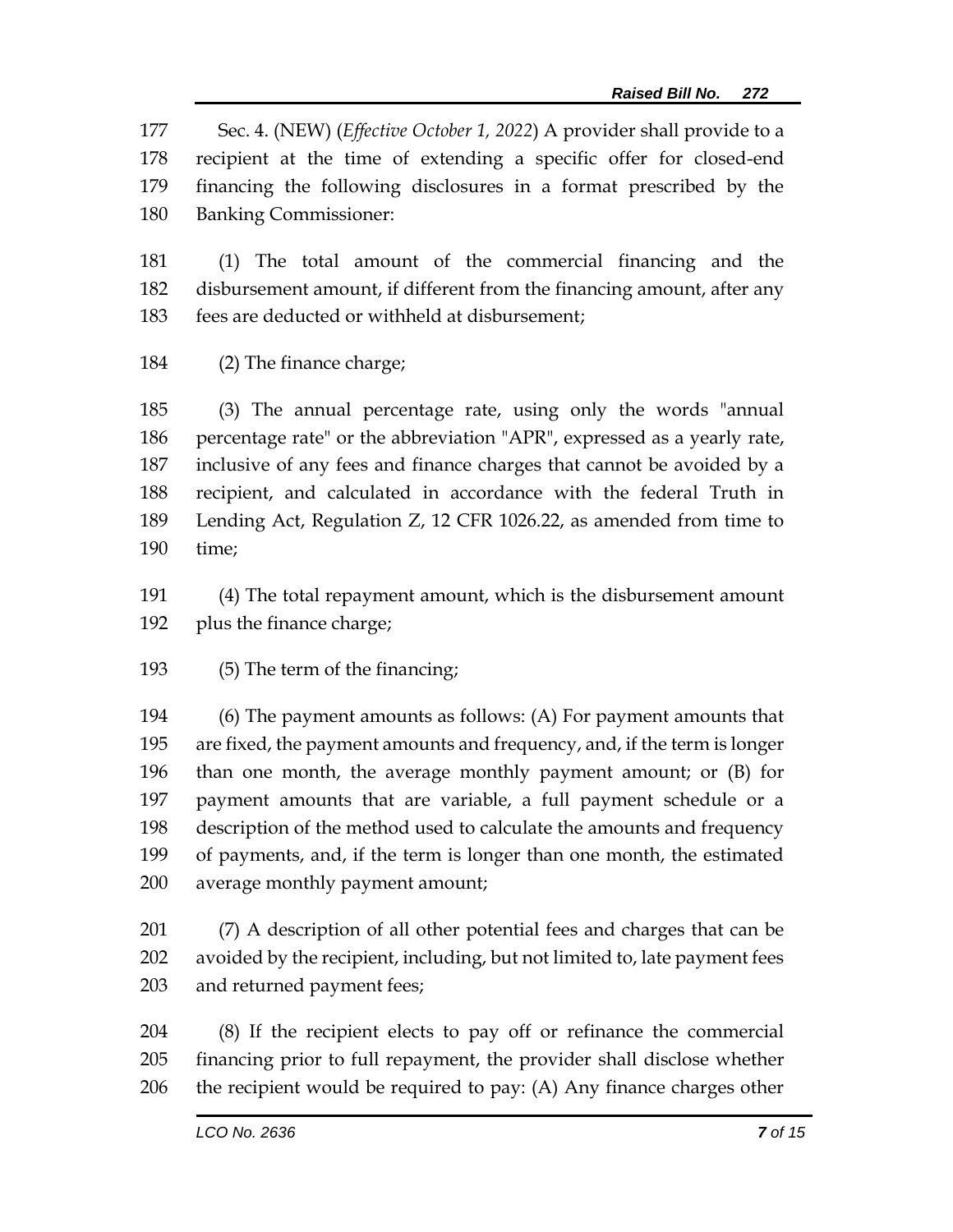than interest accrued since the recipient's last payment and, if so, disclosure of the percentage of any unpaid portion of the finance charge and maximum dollar amount the recipient may be required to pay; and (B) any additional fees not included in the finance charge;

 (9) A description of collateral requirements or security interests, if any; and

 (10) If the commercial financing agreement includes a waiver of the recipient's right for a hearing concerning the attachment of the recipient's bank account, a clear and conspicuous disclosure that: (A) the recipient has a right to such a hearing if the provider pursues such attachment; and (B) such waiver may result in the attachment of the recipient's bank account without a hearing.

 Sec. 5. (NEW) (*Effective October 1, 2022*) A provider shall provide to a recipient at the time of extending a specific offer for open-end financing the following disclosures in a format prescribed by the Banking Commissioner:

 (1) The maximum amount of credit available to the recipient and the amount scheduled to be drawn by the recipient at the time the offer is extended, if any, minus any fees deducted or withheld at disbursement;

 (2) The finance charge, which, for the purposes of open-end financing, shall assume the maximum amount of credit available to the recipient, in each case, is drawn and held for the duration of the term or draw period;

 (3) The annual percentage rate, using only the words "annual percentage rate" or the abbreviation "APR", expressed as a nominal yearly rate, inclusive of any fees and finance charges that cannot be avoided by a recipient, and calculated in accordance with the federal Truth in Lending Act, Regulation Z, 12 CFR 1026.22 and based on the maximum amount of credit available to the recipient and the term 236 resulting from making the minimum required payments for the term as disclosed;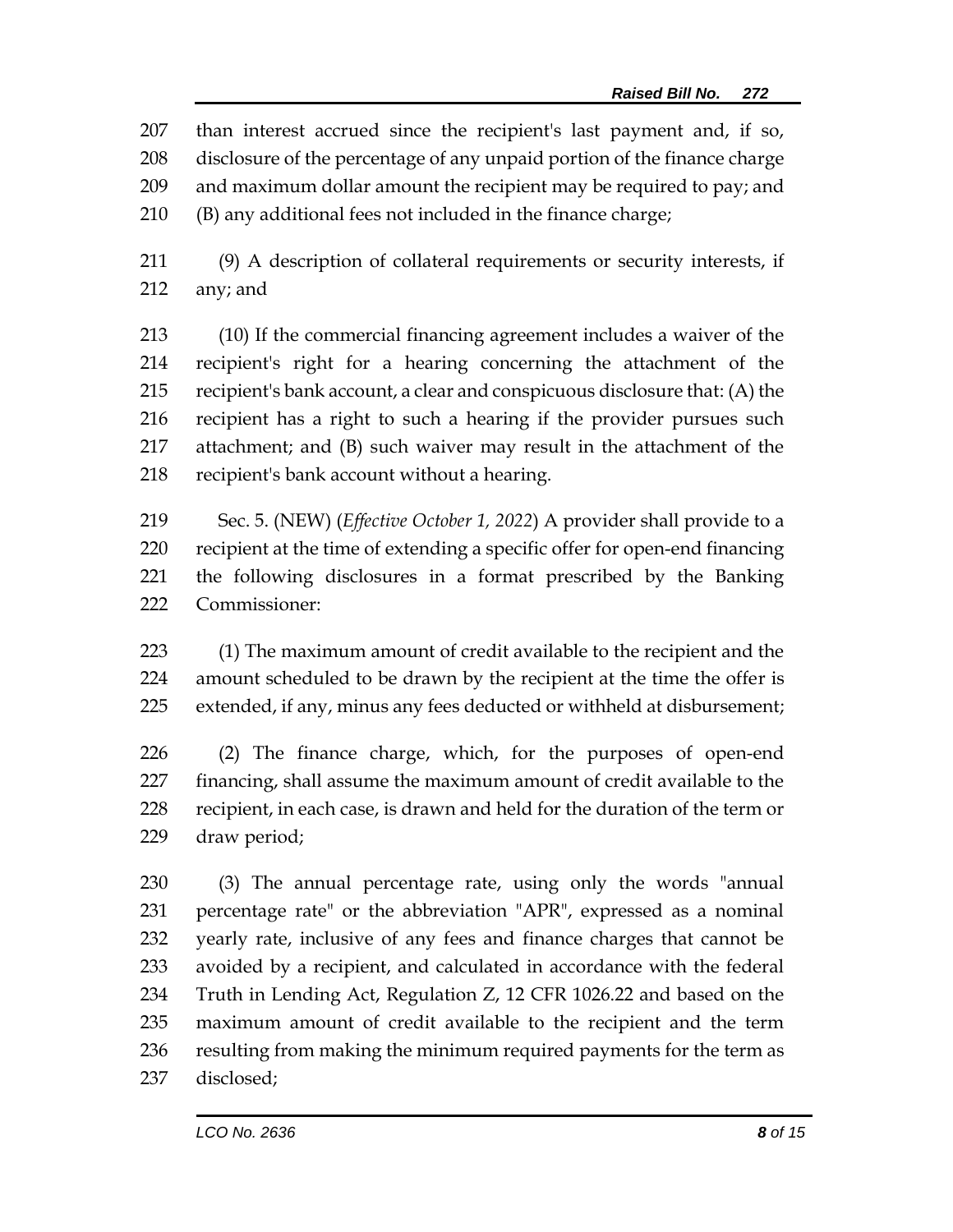(4) The total repayment amount, which is the draw amount, minus any fees deducted or withheld at disbursement, plus the finance charge. The total repayment amount shall assume a draw amount equal to the maximum amount of credit available to the recipient if drawn and held for the duration of the term or draw period;

 (5) The term of the plan, if applicable, or the period over which a draw is amortized;

 (6) The payment frequency and amounts, based on the assumptions used in the calculation of the annual percentage rate, including a description of payment amount requirements such as a minimum payment amount, and if the payment frequency is other than monthly, the amount of the average projected payments per month. For payment amounts that are variable, the provider shall include a payment schedule, or a description of the method used to calculate the amounts and frequency of payments, and the estimated average monthly payment amount;

 (7) A description of all other potential fees and charges that can be avoided by the recipient, including, but not limited to, draw fees, late payment fees and returned payment fees;

 (8) If the recipient elects to pay off or refinance the commercial financing prior to full repayment, the provider shall disclose whether the recipient would be required to pay: (A) Any finance charges other than interest accrued since the recipient's last payment and, if so, disclosure of the percentage of any unpaid portion of the finance charge 262 and maximum dollar amount the recipient could be required to pay; and (B) any additional fees not already included in the finance charge;

 (9) A description of collateral requirements or security interests, if any; and

 (10) If the commercial financing agreement includes a waiver of the recipient's right for a hearing concerning the attachment of the recipient's bank account, a clear and conspicuous disclosure stating that: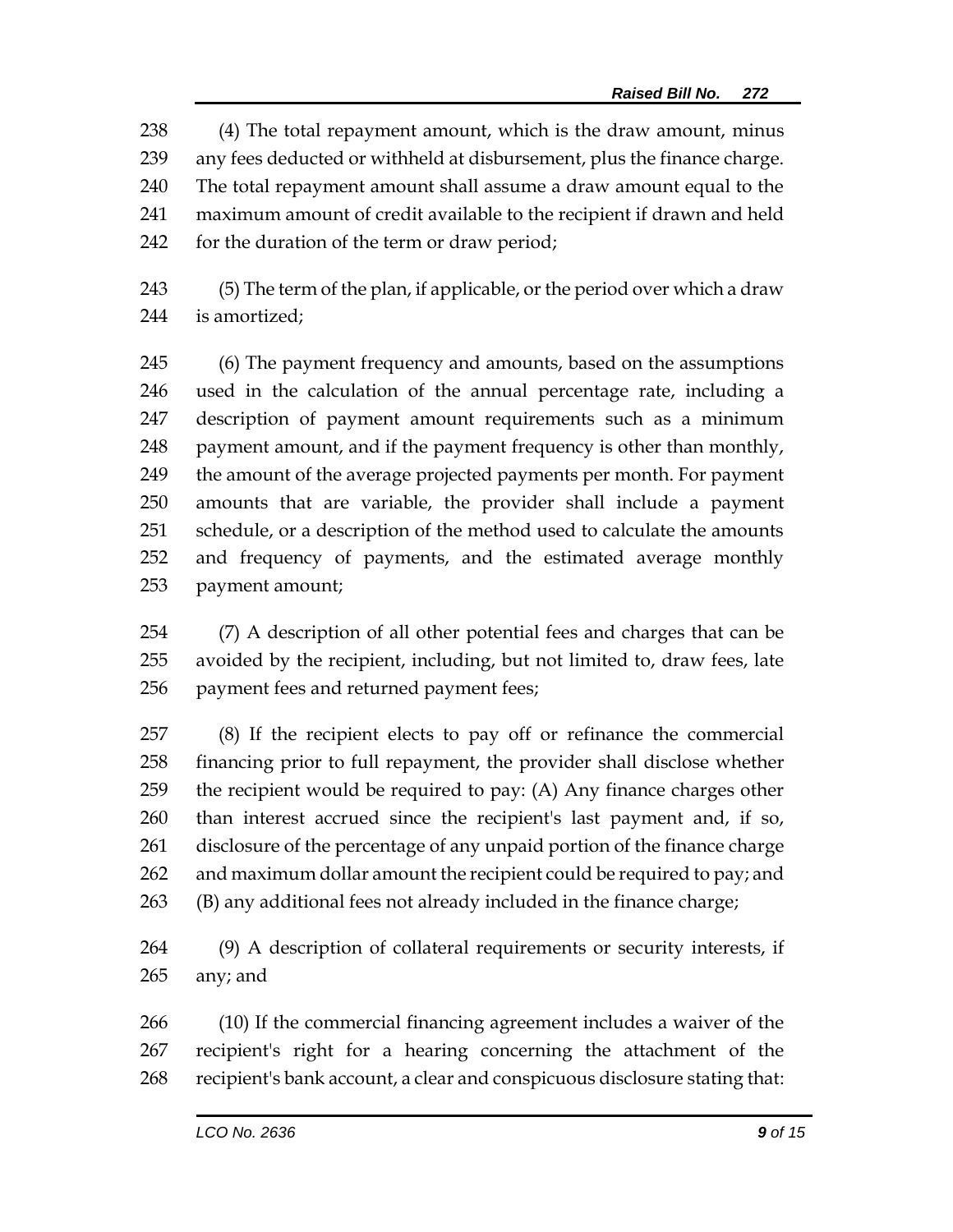(A) The recipient has a right to such a hearing if the provider pursues such attachment; and (B) such waiver may result in the attachment of the recipient's bank account without a hearing.

 Sec. 6. (NEW) (*Effective October 1, 2022*) A provider shall provide to a recipient at the time of extending a specific offer for a factoring transaction the following disclosures in a format prescribed by the Banking Commissioner:

 (1) The amount of the receivables purchase price paid to the recipient and, if different from the purchase price, the amount disbursed to the recipient after any fees deducted or withheld at disbursement;

 (2) The finance charge, which, for the purposes of a factoring transaction, includes the discount taken on the face value of the accounts receivable;

 (3) The estimated annual percentage rate, using that term, calculated according to the federal Truth in Lending Act, Regulation Z, 12 CFR 1026 Appendix J, as amended from time to time, as a single advance, single payment transaction. To calculate the estimated annual percentage rate, the purchase amount is the financing amount, the purchase amount minus the finance charge is the payment amount, and 288 the term is established by the payment due date of the receivables. As an alternate method of establishing the term, the provider may estimate the term for a factoring transaction as the average payment period, using its historical data over a period not to exceed the previous twelve months, concerning payment invoices paid by the party owing the accounts receivable in question;

 (4) The total payment amount, which is the purchase amount plus the finance charge;

 (5) A description of all other potential fees and charges that may be avoided by the recipient;

(6) A description of the receivables purchased and any additional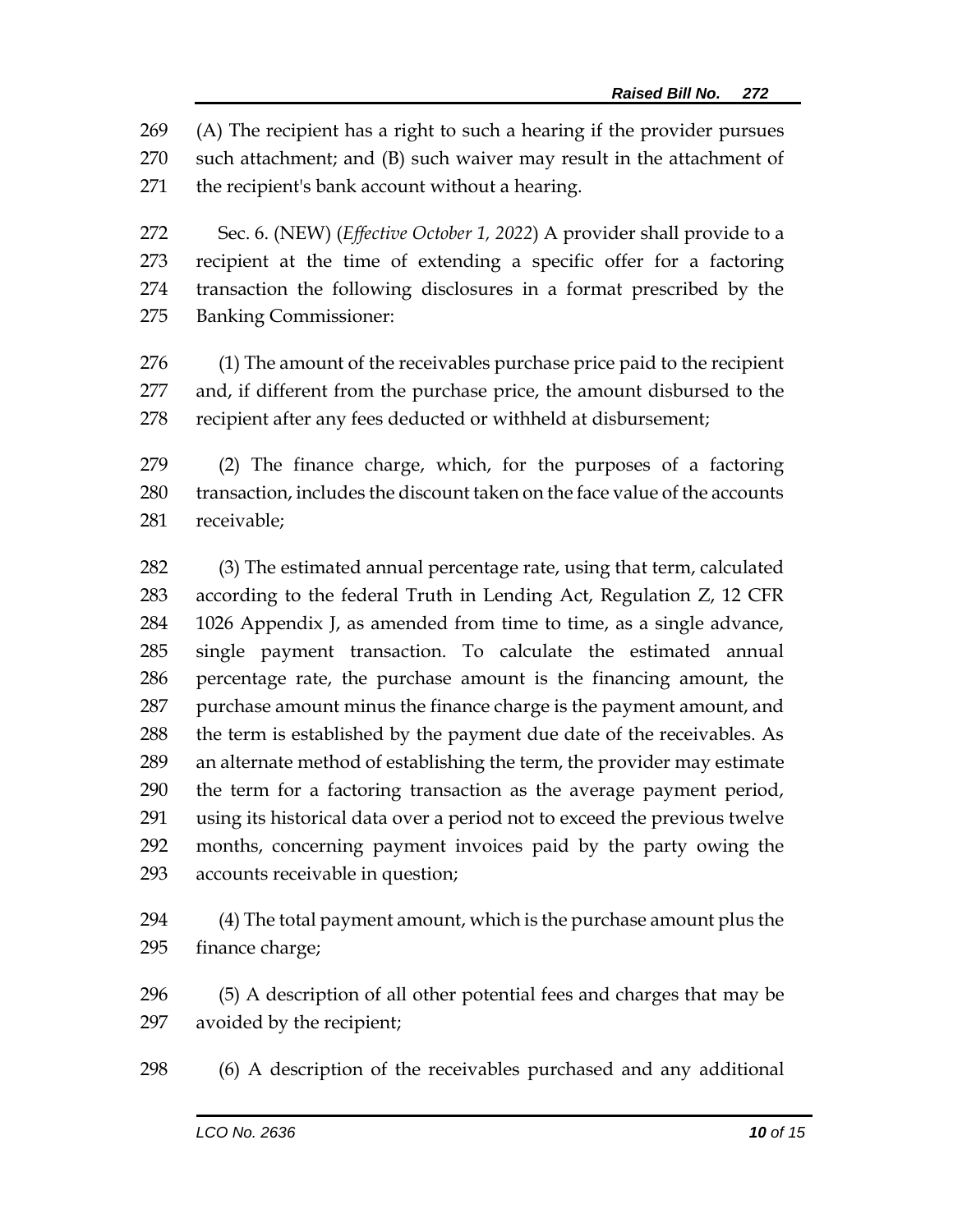collateral requirements or security interests; and

 (7) If the commercial financing agreement includes a waiver of the recipient's right for a hearing concerning the attachment of the recipient's bank account, a clear and conspicuous disclosure that: (A) the recipient has a right to such a hearing if the provider pursues such attachment; and (B) such waiver may result in the attachment of the recipient's bank account without a hearing.

 Sec. 7. (NEW) (*Effective October 1, 2022*) The Banking Commissioner may require a provider extending a specific offer for commercial financing that is not open-end financing, closed-end financing, sales- based financing or a factoring transaction, but which otherwise is commercial financing, to provide to a recipient at the time of extending such specific offer the following disclosures in the format prescribed by the Banking Commissioner:

 (1) The total amount of the commercial financing and the disbursement amount, if different from the financing amount, after any fees deducted or withheld at disbursement;

(2) The finance charge;

 (3) The annual percentage rate, using only the words "annual percentage rate" or the abbreviation "APR", expressed as a yearly rate, inclusive of any fees and finance charges, and calculated in accordance with the relevant sections of Part 1026 of the federal Truth in Lending Act, Regulation Z or sections 1 to 10, inclusive, of this act;

 (4) The total repayment amount which is the disbursement amount plus the finance charge;

(5) The term of the financing;

 (6) The payment amounts, as follows: (A) For payment amounts that are fixed, the payment amounts and frequency, and the average monthly payment amount; or (B) for payment amounts that are variable, a payment schedule or a description of the method used to calculate the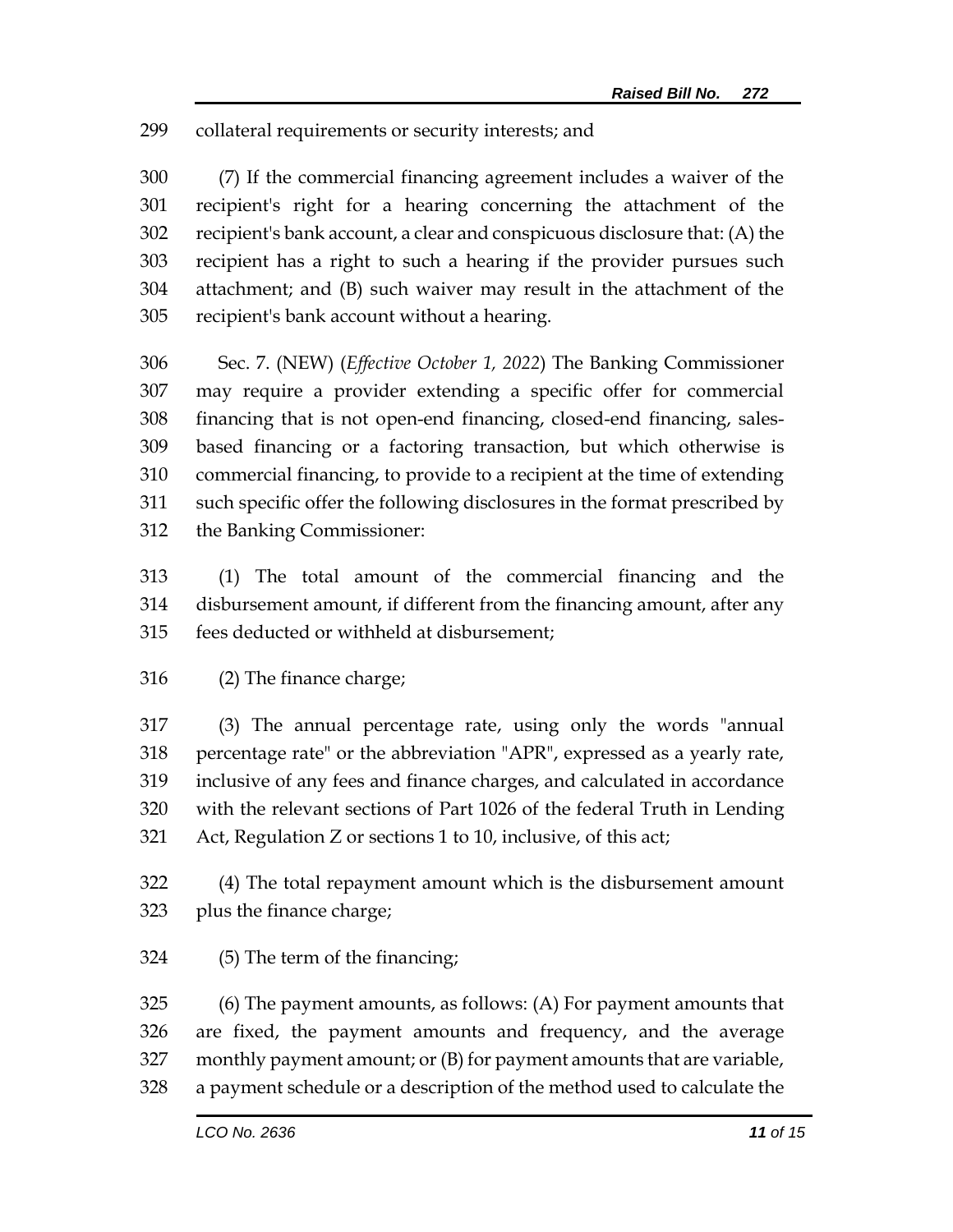amounts and frequency of payments, and the estimated average monthly payment amount;

 (7) A description of all other potential fees and charges that can be avoided by the recipient, including, but not limited to, late payment fees and returned payment fees;

 (8) If the recipient elects to pay off or refinance the commercial financing prior to full repayment, the provider shall disclose whether the recipient would be required to pay: (A) Any finance charges other than interest accrued since the recipient's last payment and, if so, disclosure of the percentage of any unpaid portion of the finance charge and maximum dollar amount the recipient may be required to pay; and (B) any additional fees not already included in the finance charge;

 (9) A description of collateral requirements or security interests, if any; and

 (10) If the commercial financing agreement includes a waiver of the recipient's right for a hearing concerning the attachment of the recipient's bank account, a clear and conspicuous disclosure that: (A) the recipient has a right to such a hearing if the provider pursues such attachment; and (B) such waiver may result in the attachment of the recipient's bank account without a hearing.

 Sec. 8. (NEW) (*Effective October 1, 2022*) If as a condition of obtaining commercial financing the provider requires the recipient to pay off the balance of an existing commercial financing from the same provider, the provider shall disclose to the recipient:

 (1) The amount of the new commercial financing used to pay off the portion of the existing commercial financing that consists of prepayment charges required to be paid and any unpaid interest expense that was not forgiven at the time of renewal. For financing for which the total repayment amount is calculated as a fixed amount, the prepayment charge is equal to the original finance charge multiplied by the amount of the renewal used to pay off existing financing as a percentage of the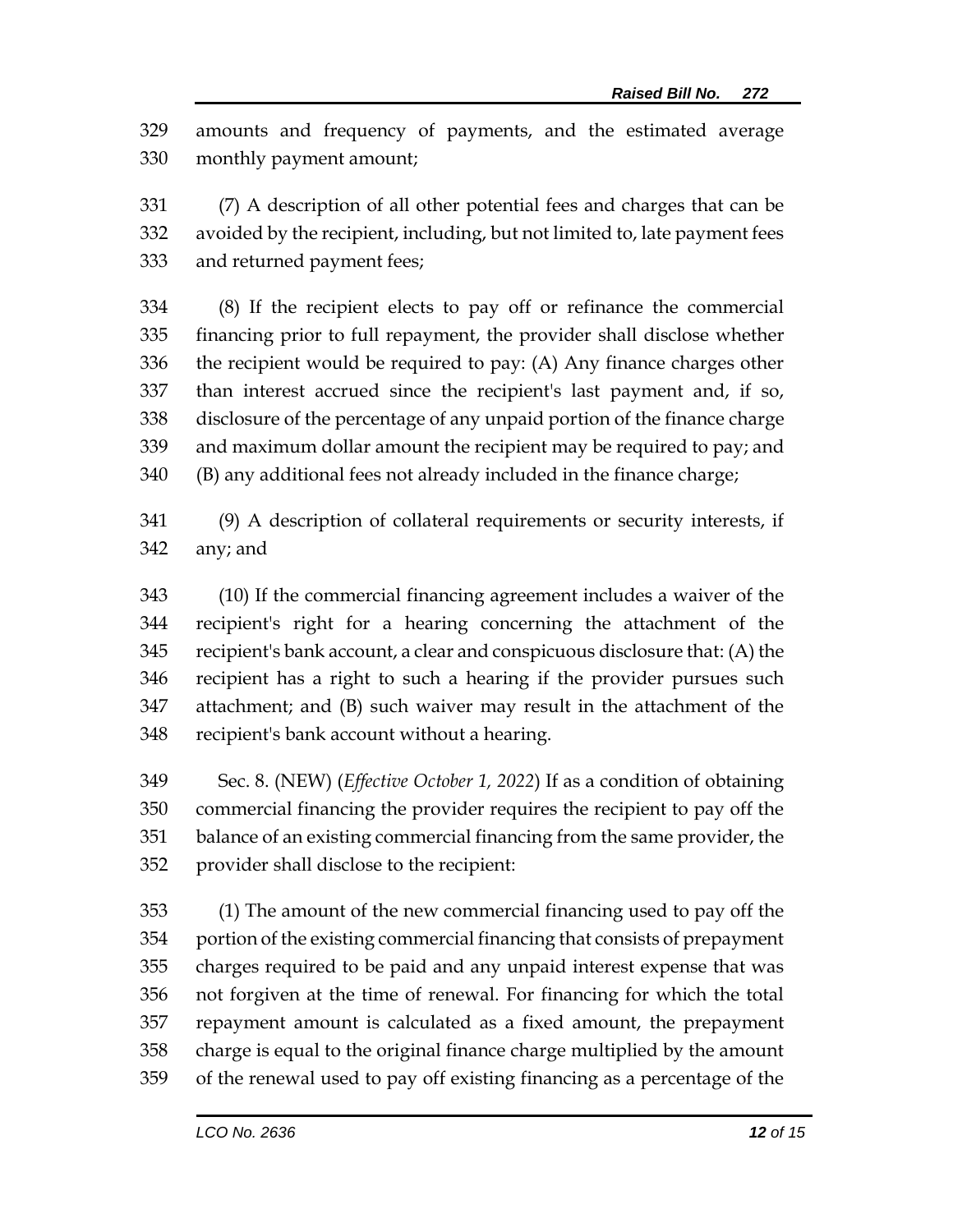total repayment amount, minus any portion of the total repayment amount forgiven by the provider at the time of prepayment. If the amount is more than zero, such amount shall be included in the disclosure as the answer to the following question and presented as follows: "Does the renewal financing include any amount that is used to pay unpaid finance charge or fees, also known as double dipping? Yes, (enter amount). If the amount is zero, the answer would be No."

 (2) If the disbursement amount will be reduced to pay down any unpaid portion of the outstanding balance, the actual dollar amount by which such disbursement amount will be reduced.

 Sec. 9. (NEW) (*Effective October 1, 2022*) The provider shall obtain the recipient's signature, which may be fulfilled by an electronic signature, on all disclosures required to be presented to the recipient pursuant to sections 1 to 10, inclusive, of this act before authorizing the recipient to proceed further with the commercial financing transaction application.

 Sec. 10. (NEW) (*Effective October 1, 2022*) Nothing in sections 1 to 10, inclusive, of this act shall prevent a provider from providing or disclosing additional information on a commercial financing being offered to a recipient, provided such additional information shall not be disclosed as part of the disclosure required by sections 1 to 10, inclusive, of this act. If other information concerning financing costs are disclosed or used in the application process of a commercial financing, such information shall not be presented as a "rate" if they are not the annual interest rate or the annual percentage rate. The term "interest", when used to describe a percentage rate, shall only be used to describe annualized percentage rates, such as the annual interest rate. When a provider states a rate of finance charge or a financing amount to a recipient during an application process for commercial financing, the provider shall also state the rate as an "annual percentage rate", using that term or the abbreviation "APR".

 Sec. 11. (NEW) (*Effective October 1, 2022*) The Banking Commissioner may adopt regulations in accordance with the provisions of chapter 54